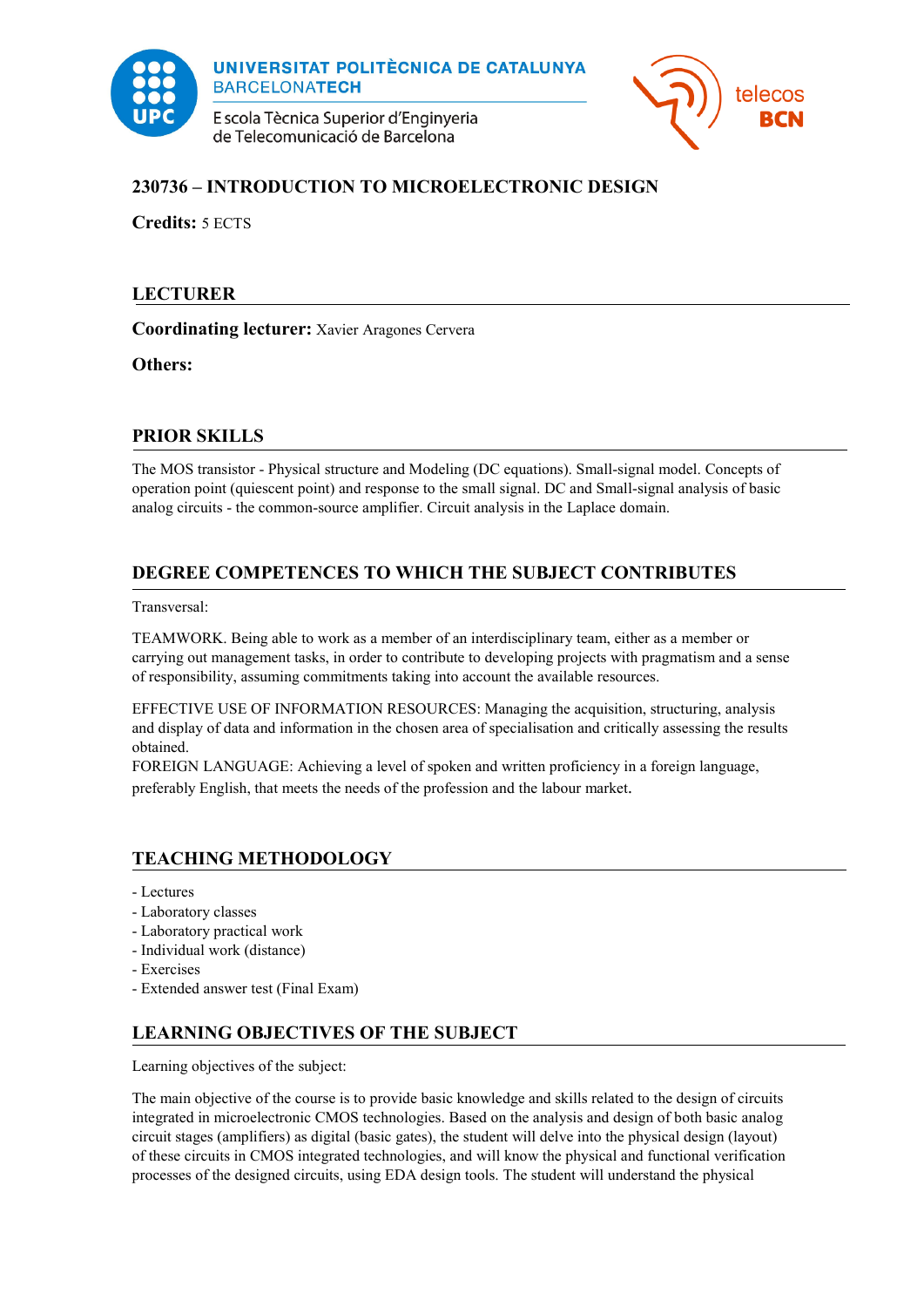

UNIVERSITAT POLITÈCNICA DE CATALUNYA **BARCELONATECH** 

E scola Tècnica Superior d'Enginyeria de Telecomunicació de Barcelona



aspects that affect the performance of the circuits (parasitic capacitances, process variability, noise), will know several non-idealities, and will finally be introduced to the particularities of microelectronic design for Radiofrequency signals.

Learning results of the subject:

- Carry out the design of integrated circuits in CMOS technologies, including their physical implementation. Analyze the performance of basic logic gates and simple analog CMOS circuits and perform their microelectronic design.

## **STUDY LOAD**

Hours large group: 13

Hours small group: 26

Hours self study: 86

### **CONTENTS**

#### **Topic 1: CMOS circuits and technology**

- Reminder on the MOS transistor: physical structure, qualitative behavior, models.
- DC analysis of circuits with MOS transistors
- A CMOS microelectronic implementation of CMOS circuits: parts of an integrated circuit; twinwell and triple-well technologies; layers; transistors; contacts; metal connections.
- Lab1: Introduction to schematic capture, circuit simulation and layout edition using Cadence Virtuoso.

Time: 9 h.

#### **Topic 2: Basic CMOS digital gates**

- Physical structure, DC analysis,
- Delay models and estimation; design for speed
- Power consumption: dynamic, static (leakage).
- Fanout and driving force. Scaled drivers.
- Lab2: Design and analysis of digital CMOS circuits. Sizing digital gates.

Time: 9 h.

#### **Topic 3: Basic CMOS analog amplifiers**

- Reminder small-signal concept (operating point, linearity assumption) and small-signal models.
- The common-source amplifier (single-ended).
- Biasing. The current mirror.
- Frequency response. Pole identification. Bandwidth estimation.
- Differential common-source amplifier (fully-differential).
- Differential amplifier with current-mirror load (simple OTA)
- Lab3: Design of basic CMOS amplifier circuits

Time: 12 h.